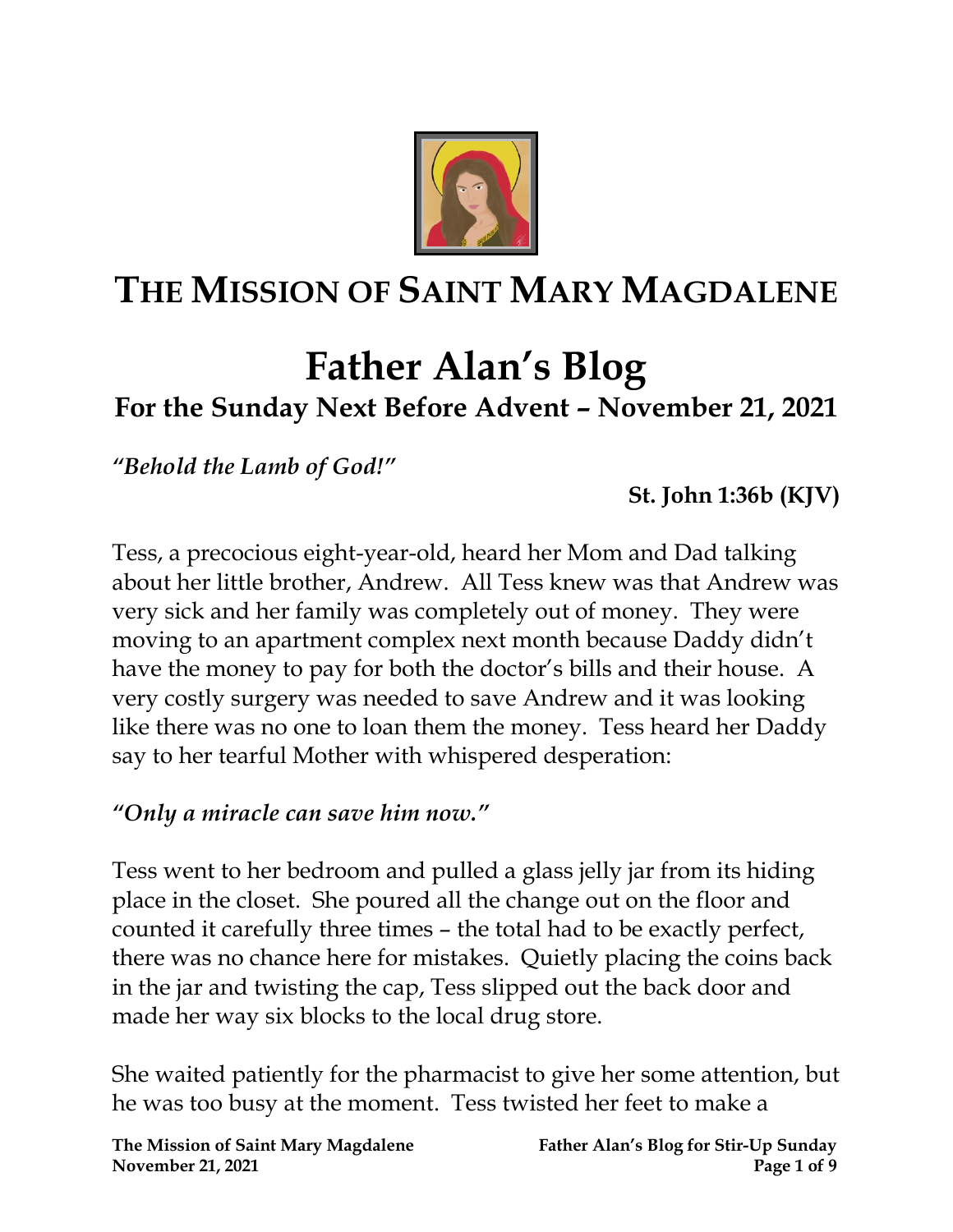scuffling noise – nothing. Next, Tess cleared her throat with the most disgusting sound she could muster – no good. Finally, Tess took a quarter from her jar and banged it on the glass counter – THAT did it!

#### *"And what do YOU want?"*

the pharmacist asked in an annoyed tone of voice,

#### *"Can't you see I'm talking to my brother from Chicago whom I haven't seen in ages?"*

he added without waiting for a reply to his question.

#### *"Well I want to talk to you about MY brother,"*

Tess answered back in the same annoyed tone,

### *"He's really, really sick and I want to buy a miracle!"*

### *"I beg your pardon?"*

asked the astonished pharmacist.

*"His name is Andrew, and he has something bad growing inside his head and my Daddy says only a miracle can save him now. So, how much does a miracle cost?"*

*"We don't sell miracles here, little girl – I'm sorry, but I can't help you, "*

the pharmacist said, softening a little.

#### *"Listen,"*

Tess continued undeterred,

**The Mission of Saint Mary Magdalene Father Alan's Blog for Stir-Up Sunday November 21, 2021 Page 2** of 9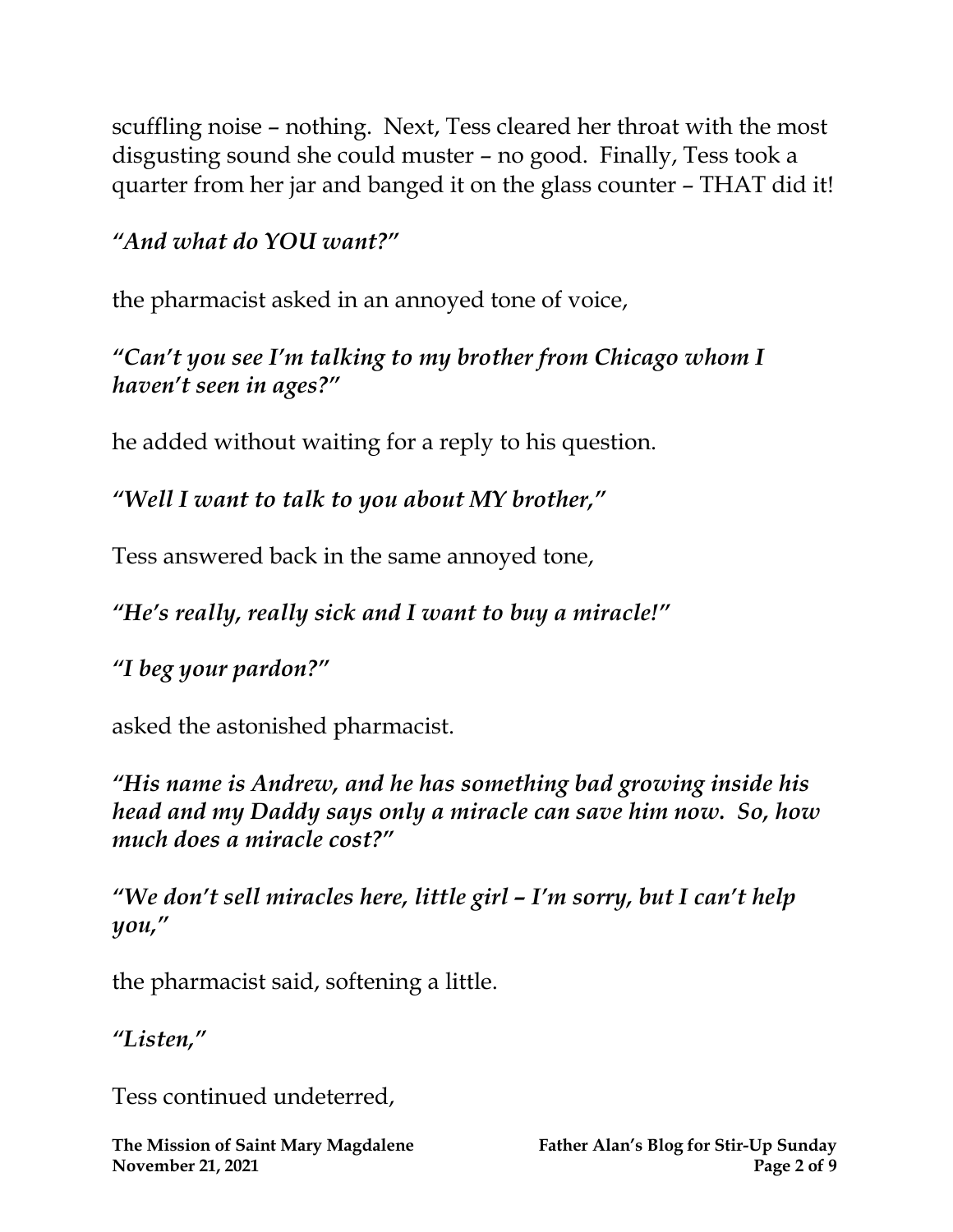*"I have the money to pay for it. If it isn't enough, I will get the rest. Just tell me how much a miracle costs."*

The pharmacist's brother was a well-dressed man who, up to now, had been listening quietly to the conversation. He stooped down and asked the little girl:

*"What kind of a miracle does your brother need?"*

*"I don't know,"* 

Tess replied with her eyes welling up,

*"I just know Andrew's really sick and Mommy says he needs an operation, but my Daddy can't pay for it – so, I want to use my money."*

*"And how much do you have?"* 

asked the well-dressed man from Chicago.

*"One dollar and eleven cents,"* 

Tess answered barely audibly,

*"It's all the money I have, but I can get some more if I need to."*

*"Well, what a coincidence,"* 

smiled the man,

*"One dollar and eleven cents is the exact price of a miracle for little brothers!"* 

The man took the money in one hand and with the other hand he

**The Mission of Saint Mary Magdalene Father Alan's Blog for Stir-Up Sunday November 21, 2021 Page 3** of 9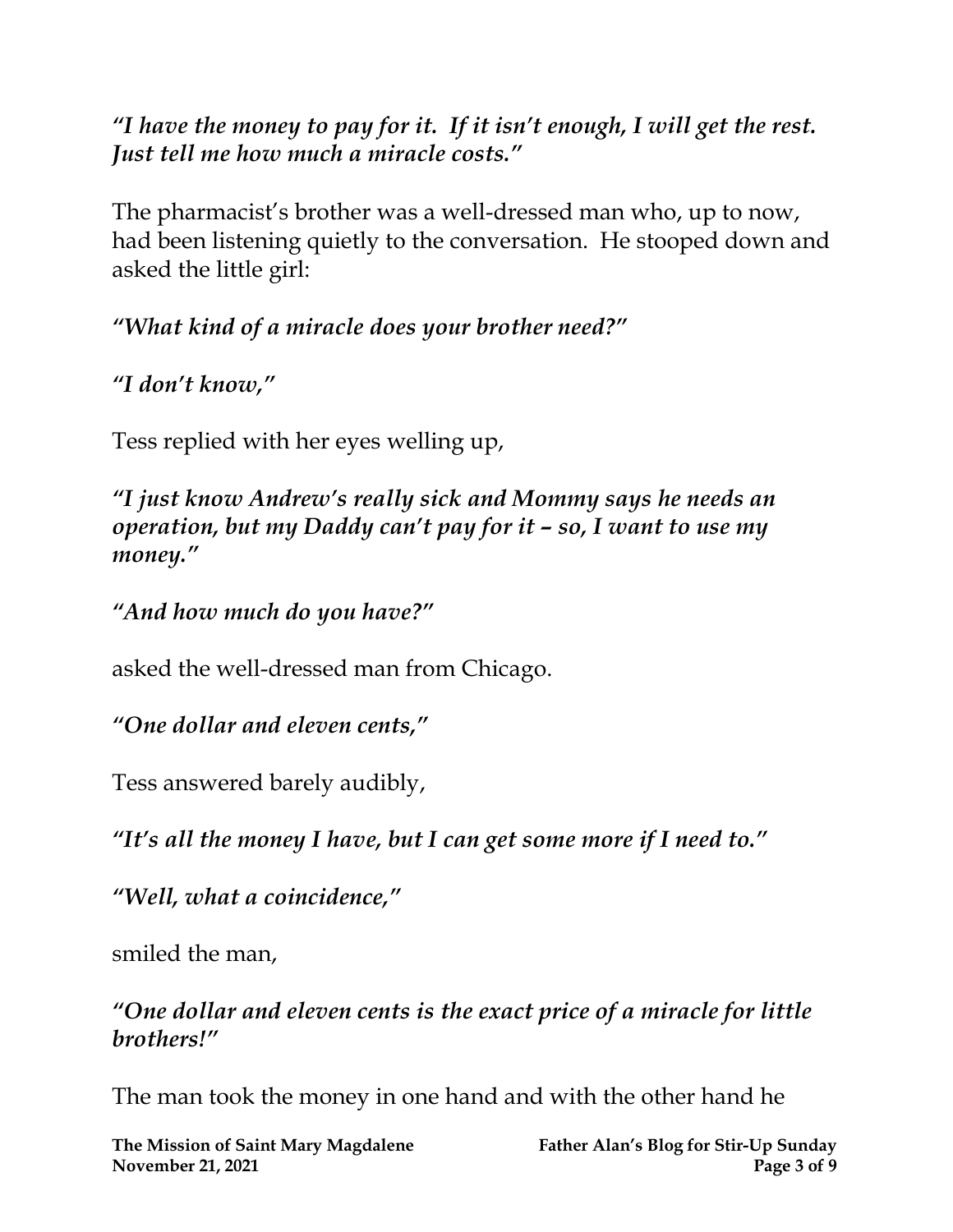grasped Tess's mitten and said:

*"Take me to where you live. I want to see your brother and meet your parents. Let's see if I have the kind of miracle you need."*

The well-dressed man from Chicago turned out to be Dr. Carlton Armstrong, a surgeon specializing in neurosurgery. He performed the operation – without charge – and it wasn't long until Andrew was home again and doing well.

One day, not long afterward, Tess's Mom and Dad were happily talking about the inexplicable chain of events.

*"That surgery,"* 

Tess's Mom whispered,

#### *"Was a real miracle. I wonder how much it would have cost?"*

Tess smiled. She knew exactly how much a miracle costs – one dollar and eleven cents, plus the faith of a little child.



Our Lord Jesus Christ calls us to have such child-like faith:



**faith that always trusts – and never wavers,** 

**faith that isn't afraid to believe in – and earnestly seek – miracles.**

We become so consumed with the cares of our everyday lives that we often miss the miracles that occur all around us on a daily basis.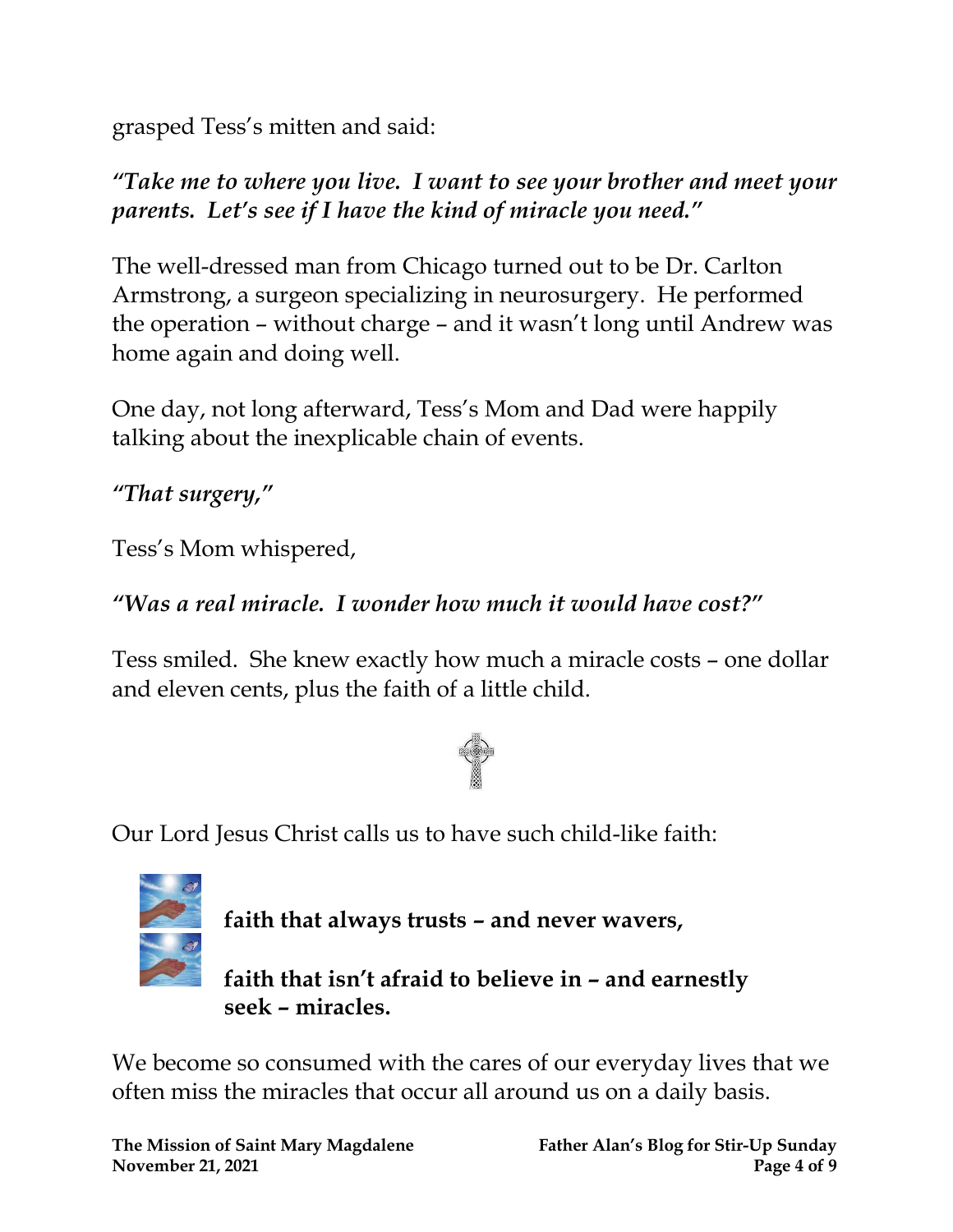So, I must ask – has it been a while since we marvelled at:



**The changing of the seasons?**

**The sun rising in the morning – EVERY morning – and setting in a blaze of iridescence every evening?**



**How about the wonder of children's laughter?**

**What about our own bodies perfectly suited to face life's demands? (Indeed, as the Psalmist writes in 139:14a:** *"…I am fearfully and wonderfully made…".*)



**What about the miracle of life itself?**

**Or the "Miracle of Miracles" – that Almighty God would love us so much that He would lower Himself to become human, so that we might, someday, become like Him?**





**(And just what was the cost of this "Miracle of Miracles" , anyway?)**



In another place, in another time, another brother named Andrew received healing as he first witnessed the miraculous "Lamb of God,"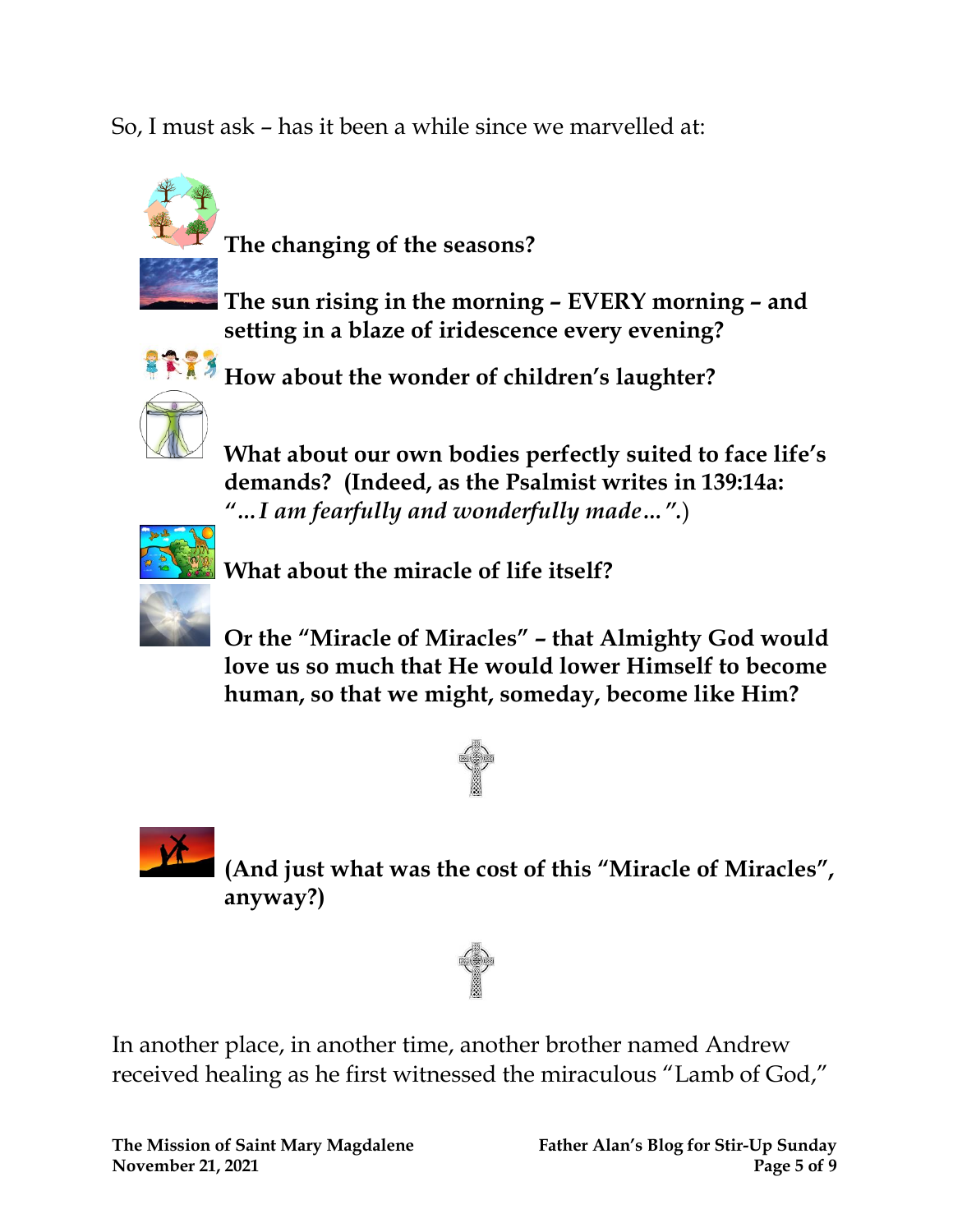for Andrew knew – instantly – that he saw in Jesus of Nazareth God's long-promised Messiah.

In response, Andrew's first act was to bring his big brother Simon to meet Jesus. And Jesus, we are told, "beheld" (that is, Jesus regarded, observed, or considered) Simon and then renamed him "Peter" (that is, "The Rock"), thereby changing Peter's life forever, from that moment on. As we read in today's Gospel Lesson (St. John 1:42):

*"And (Andrew) brought (Simon) to Jesus. And when Jesus beheld him, he said, 'Thou art Simon the son of Jonah: thou shalt be called Cephas, which is by interpretation, A stone.'"*





## **Jesus of Nazareth, the life-changing "Lamb of God."**

The prophet Jeremiah miraculously prophesied about Jesus **more than 600 years before His birth** referring to Him (in 23:6d of today's Lesson from the Old Testament book that bears his name) as:

#### *"…The Lord our Righteousness…"*

In fact, Jeremiah's name for Jesus God's long-promised Messiah:



**"The Lord our Righteousness" ,**

sums up the entire season of Trinity and turns us toward "Advent" (from the Latin word "Adventus" which means "coming" – the coming of Jesus Christ, not only as a baby at Christmas, but also as Judge at His Second Coming at the Last Day).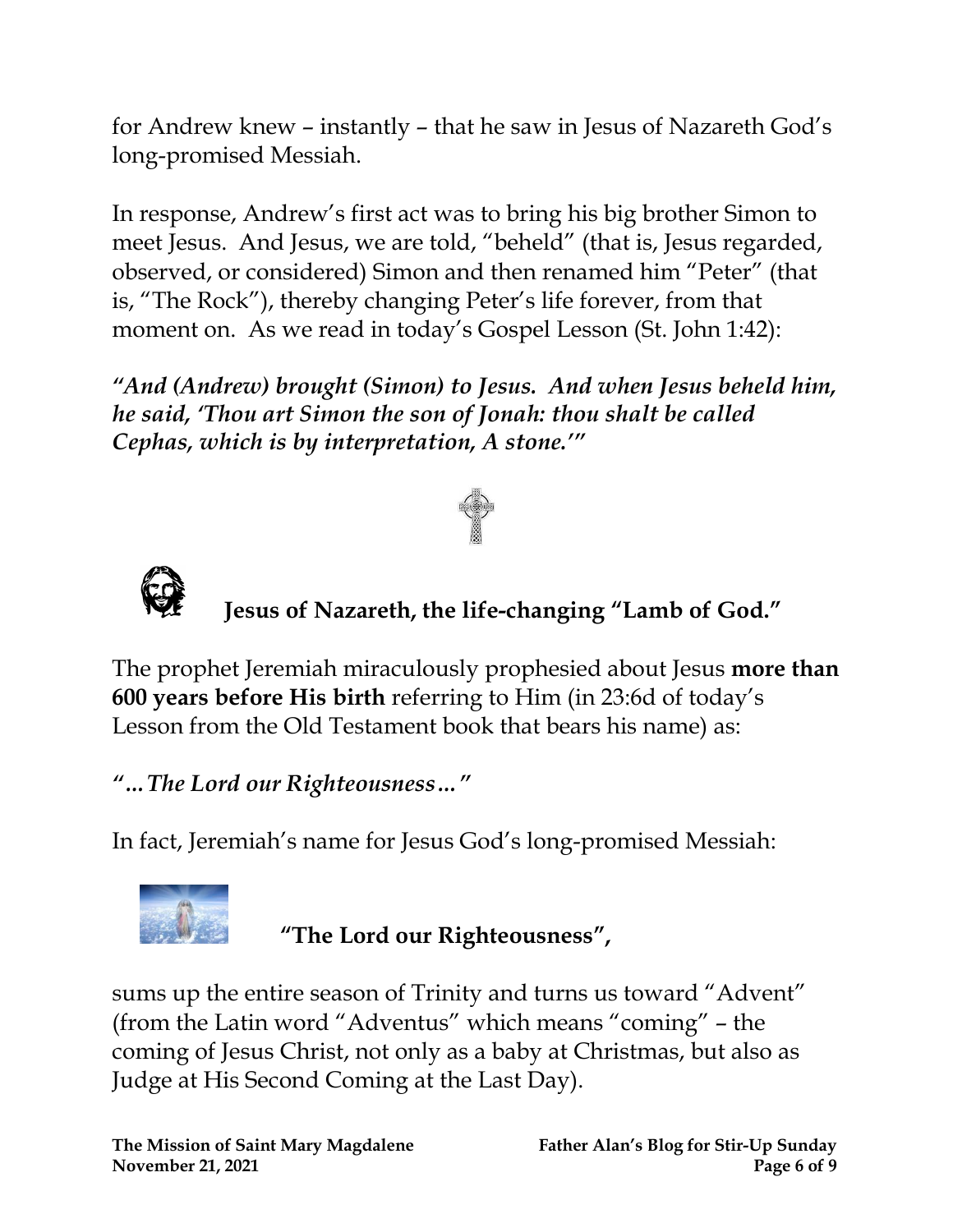But until then, while we struggle day-by-day through our earthly journeys, the Nazarene carpenter still miraculously changes lives. For when we first look to Jesus as Saviour and Lord, we become part of Him and He of us.



#### **Jesus literally clothes us in His righteousness.**

His righteousness becomes ours and we are made right in the eyes of His (and our) heavenly Father.

Likewise, as we live our lives with Jesus Christ at the controls, we become more and more like Him.



#### **His righteousness actually GROWS in us**.

This growth in righteousness is what we have sought during Trinity season - through the practice of Christian virtue – by following daily the teaching and the example of Jesus. Furthermore, through the nourishing grace of His Holy Spirit, we have endeavoured to grow up in the Righteous Branch and, in so doing, as today's Collect states:

#### *"…plenteously bring forth the fruit of good works, ".*

Jesus Christ, "The Lord our Righteousness," also confronts us with the cost of this miracle we have from God. For, in order to make us righteous, Jesus Himself – **righteousness personified** – had to bear our unrighteousness on the cross and accept His Father's judgement for all our sins:



**DEATH.**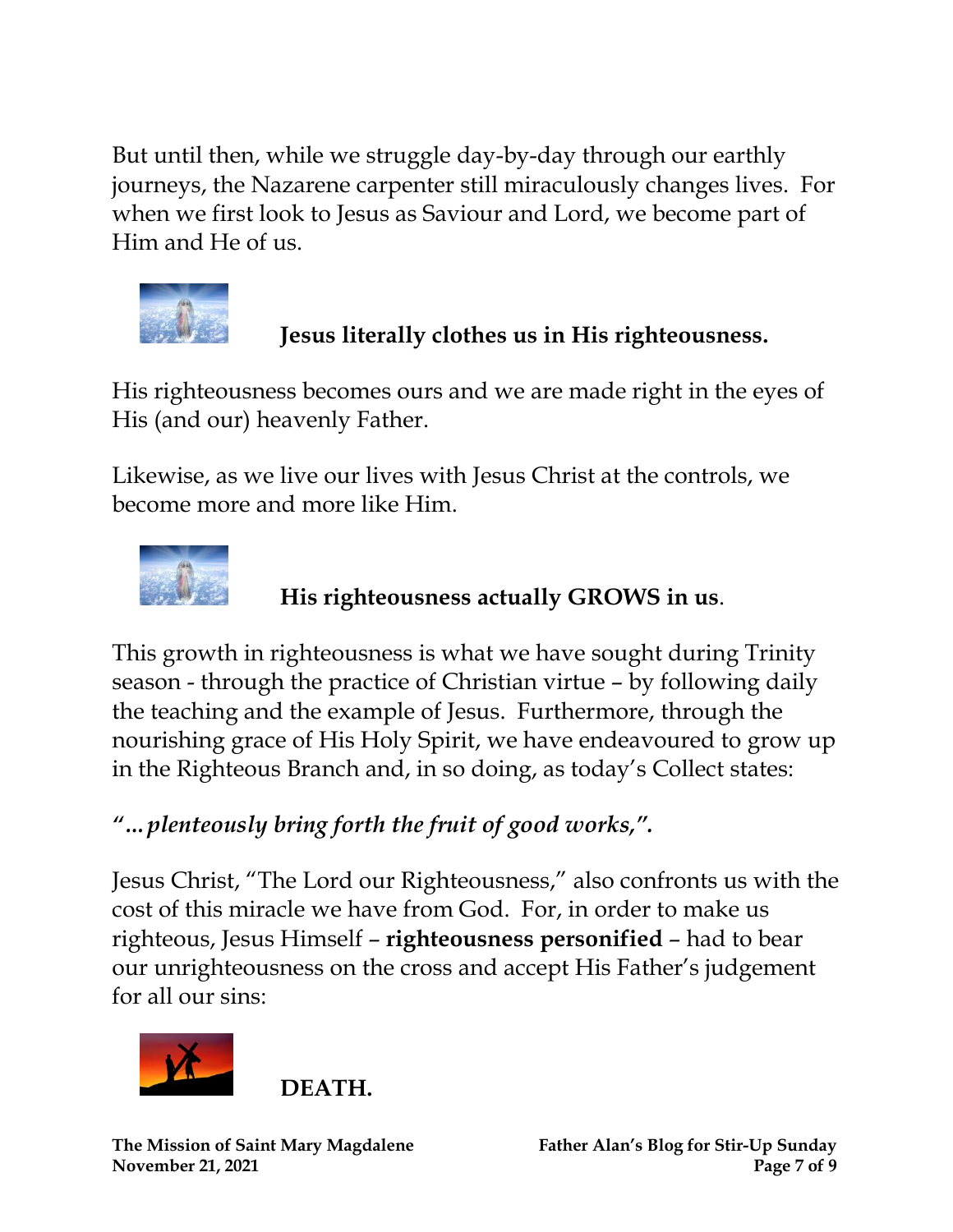#### *"The Christ must die; for behold, He is 'The Lamb of God which taketh away the sin of the world.'"*

So, John the Baptist, "The Advent prophet" proclaims (in 1:29b & 36b of today's Gospel Lesson from St. John the Divine).

The miraculous sacrifice made for us by Jesus:



## **even the miracle of His eternal love for each one of us,**

is the beginning of all the goodness we have – just as the miracle of Jesus' perfect life is the ideal example we seek to emulate in this life.

Moreover, Jesus miraculously comes a second, and final, time to be our merciful Judge because He has first come in great humility to be our Saviour.

Advent begins in our longing for "Christ-like righteousness" and so we start today, by petitioning God to "stir up" our wills. But Advent also foretells Jesus' humiliation as He miraculously came to die for our sins.

Ultimately, however, Advent – in the Second Coming of our Lord and Saviour Jesus Christ – proceeds to His final, yet just, judgement of both "the quick and the dead" (those who are alive when Jesus returns, as well as those who have already physically died), in which, according to Revelation 20:15, all unrighteousness is consumed:

*"And anyone not found written in the Book of Life is cast into the lake of fire."*